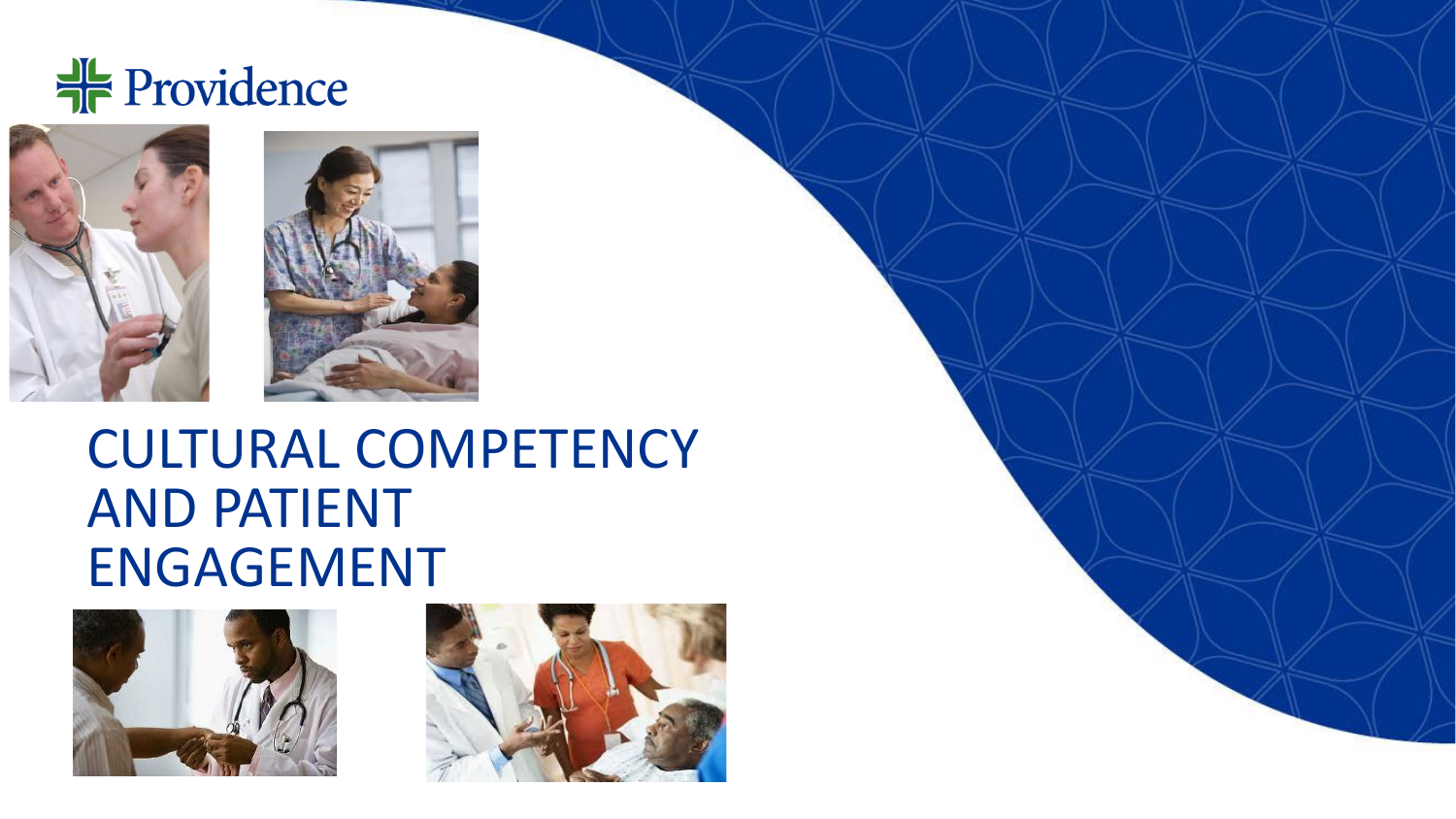## WHAT IS CULTURE?

"*Culture* hides much more than it reveals, and strangely enough what it hides, it hides most effectively from its own participants." E.T. Hall

- Culture refers to integrated patterns of human behavior that includes language, thoughts, actions, customs, beliefs, values, and institutions that unite a group of people.
- We use it to create standards for how we act and behave socially.



- <sup>1</sup>Source from [http://minorityhealth.hhs.gov](http://minorityhealth.hhs.gov/) and The Cross Cultural Health Care Program

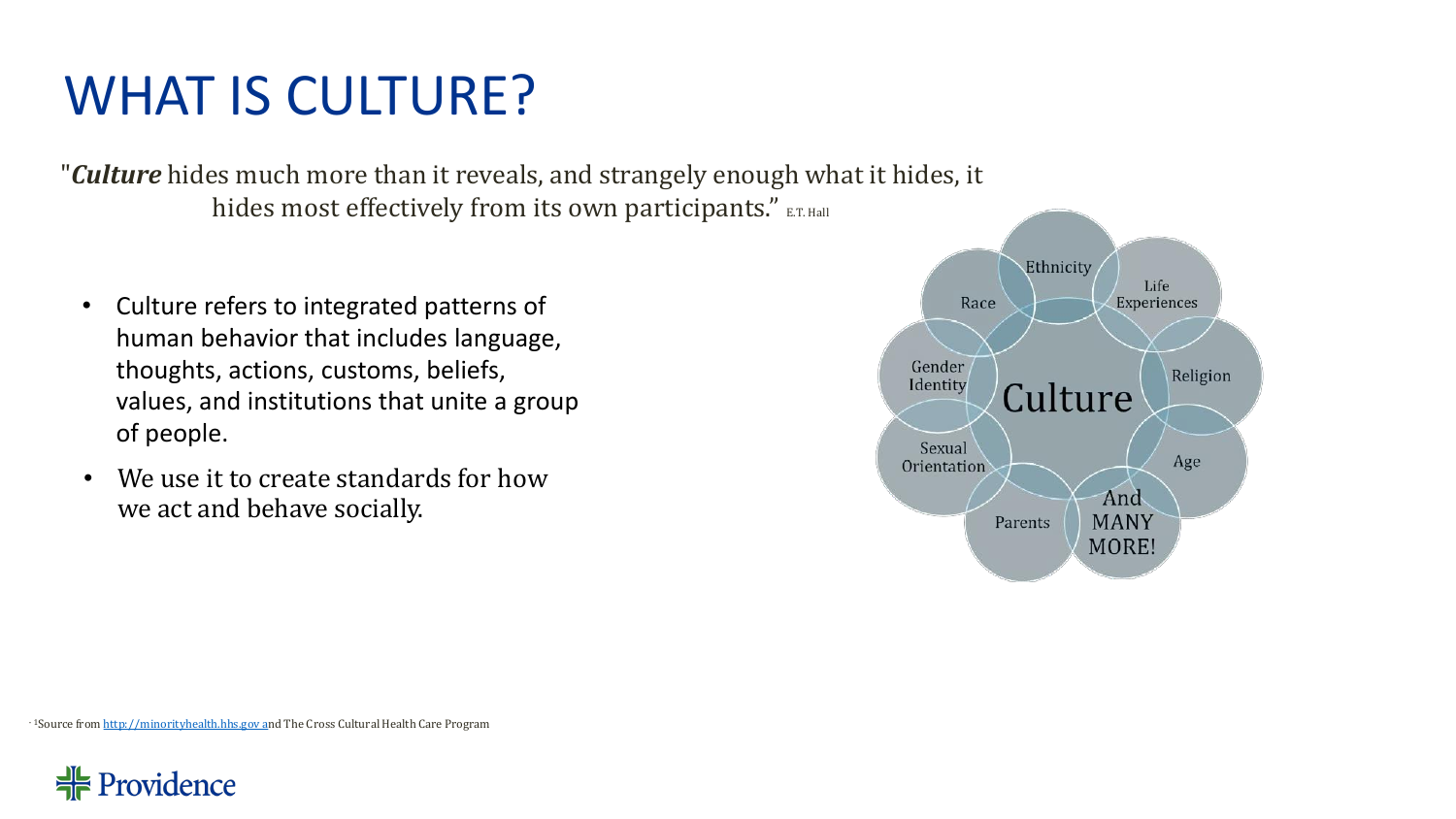### BUILDING CULTURAL ENGAGEMENT WITH PATIENTS IS A PROCESS

**Culture is not only learned but it is shared, adaptive, and is constantly changing**

> Skills to build on cultural similarities and bride cultural gaps

> > Awareness of how culture shapes who you are

> > > Knowledge of how culture shapes the decision that one of us will make

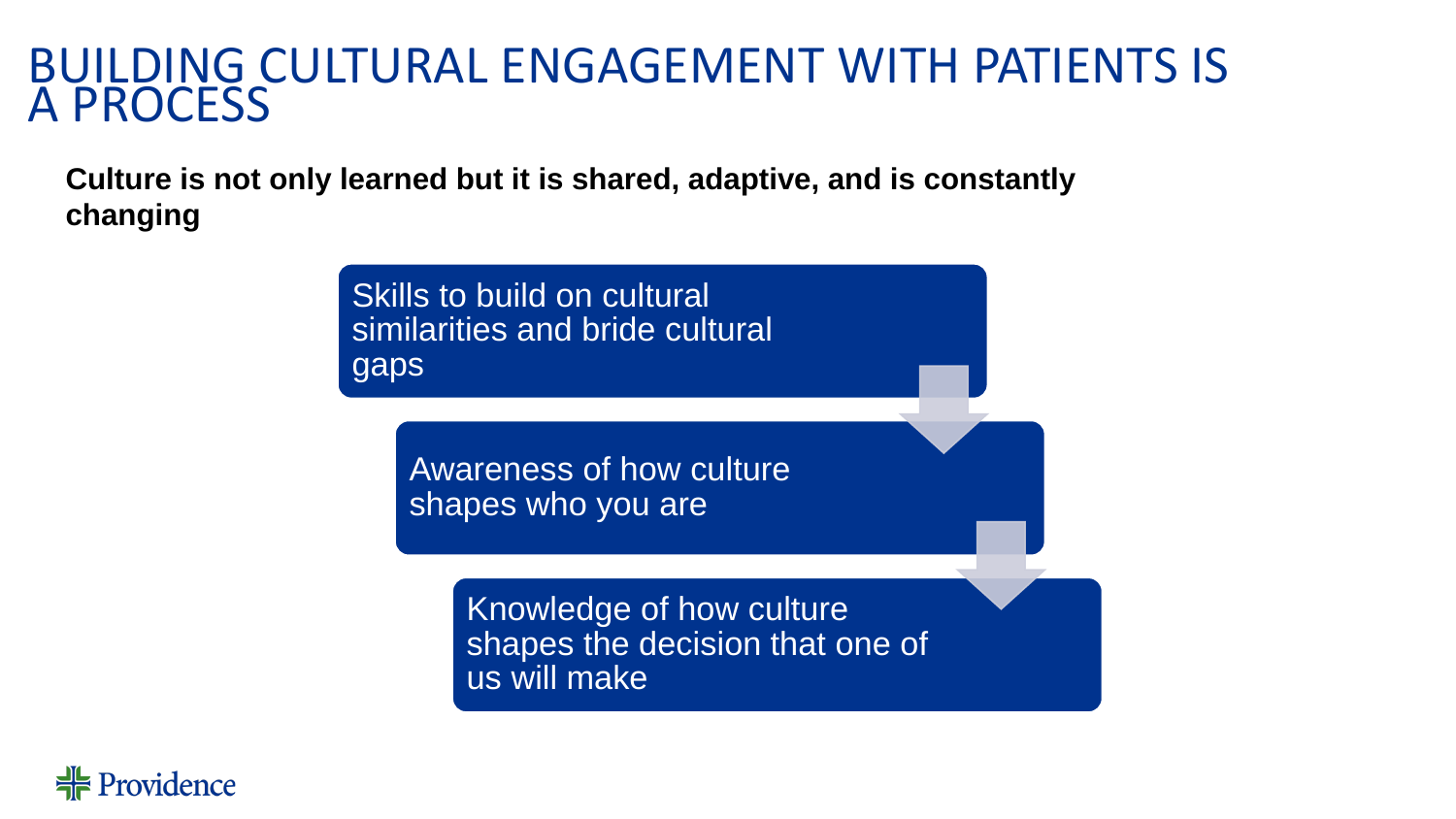### INDIVIDUAL CULTURE

**Everyone's culture is a unique representation of the variation that exists in larger culture learned as you grow up shaped by the power relations within your social context changes over the lifetime of the individual**

- Our view of illness and what causes it
- Our attitudes toward doctors, dentists, and other health care providers
- When we decide to seek our health care provider
- Our attitudes about seniors and persons with disabilities
- The role of caregivers in our society

Providence

Because everyone is a unique cultural package, cross cultural encounters need strategies to open the door to discover the individual's cultural preferences and frame of reference.

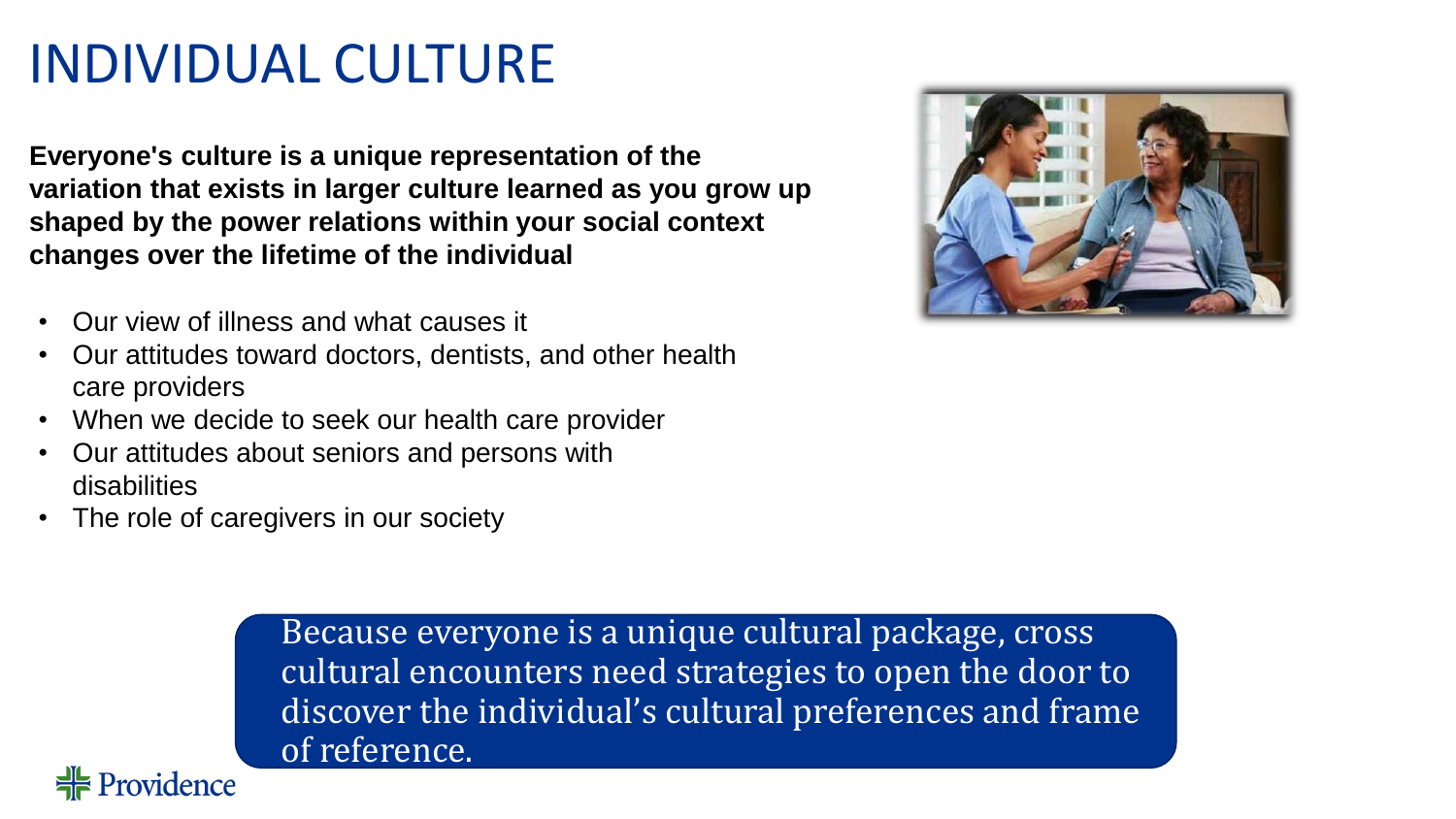## THE HEALTH CARE ENCOUNTER

Because everyone brings their cultural background with them. There are many cultures at work in each health care visit



Our personal culture includes what we find meaningful--beliefs, values, perceptions, assumptions and explanatory framework about reality. These are present in every communication.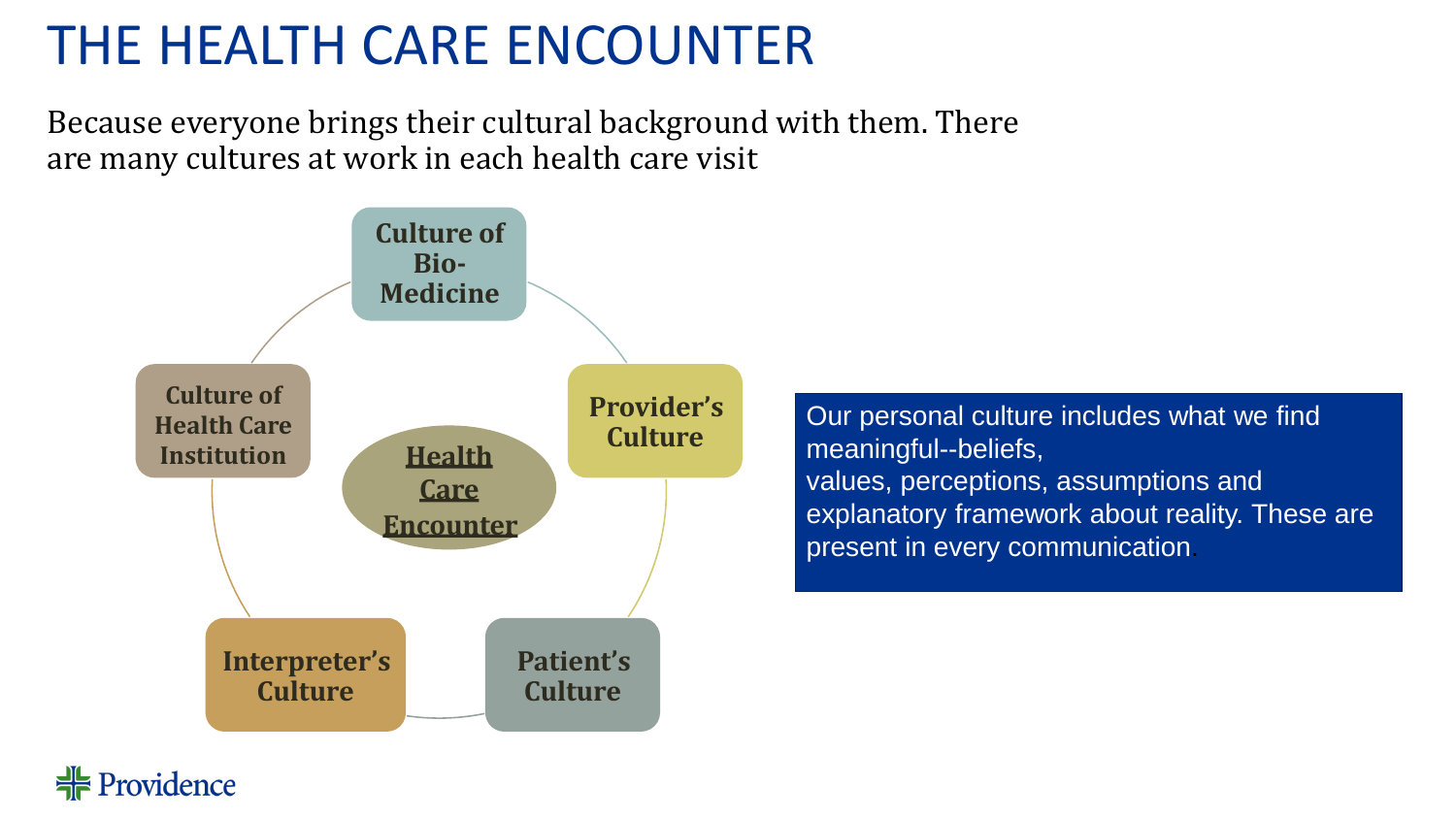### DID YOU KNOW?

*California is one of the most diverse states in the nation*

- 1 in 6 people living in the US are Hispanic (almost 57 million). By
- 2035, this could be nearly 1 in 4. (CDC, 2015)
- Average physician interrupts a patient within the first 12 seconds. (Family Medicine, 2001)
- 20% of people living in the U.S. speak a language other than English at home. (CIS, 2014)
- Latino population in the U.S. has grown by 43% between 2000 and
- 2010. (Census, 2011)
- 17% of the foreign-born population in the U.S. are classified as newly arrived (arriving in 2005 or later). (Census, 2011)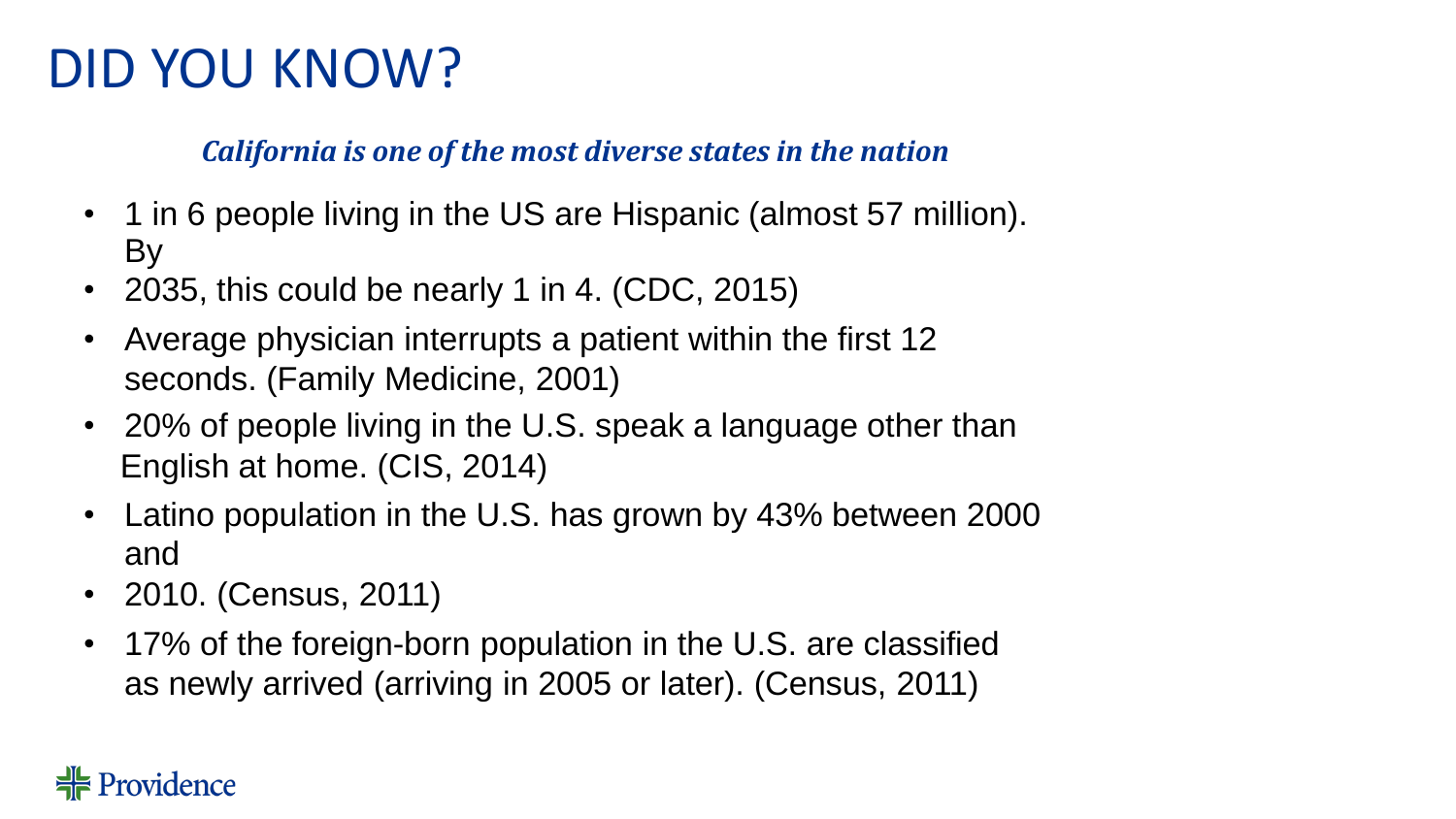### BARRIERS TO COMMUNICATION

#### **Linguistic Barriers**

• Speech patterns, accents or different languages may be used

#### **Limited Experience (Health Care Concepts & Procedures)**

• Many people are getting health care coverage for the first time

#### **Cultural Barriers**

Each person brings their own cultural background and frame of reference to the conversation

#### **Systematic Barriers**

• Health system have specialized vocabulary and jargon

### BENEFITS OF CLEAR COMMUNICATION

- Safety & Adherence
- Physician & Patient
- Satisfaction
- Office Process
- Saves Time & Money

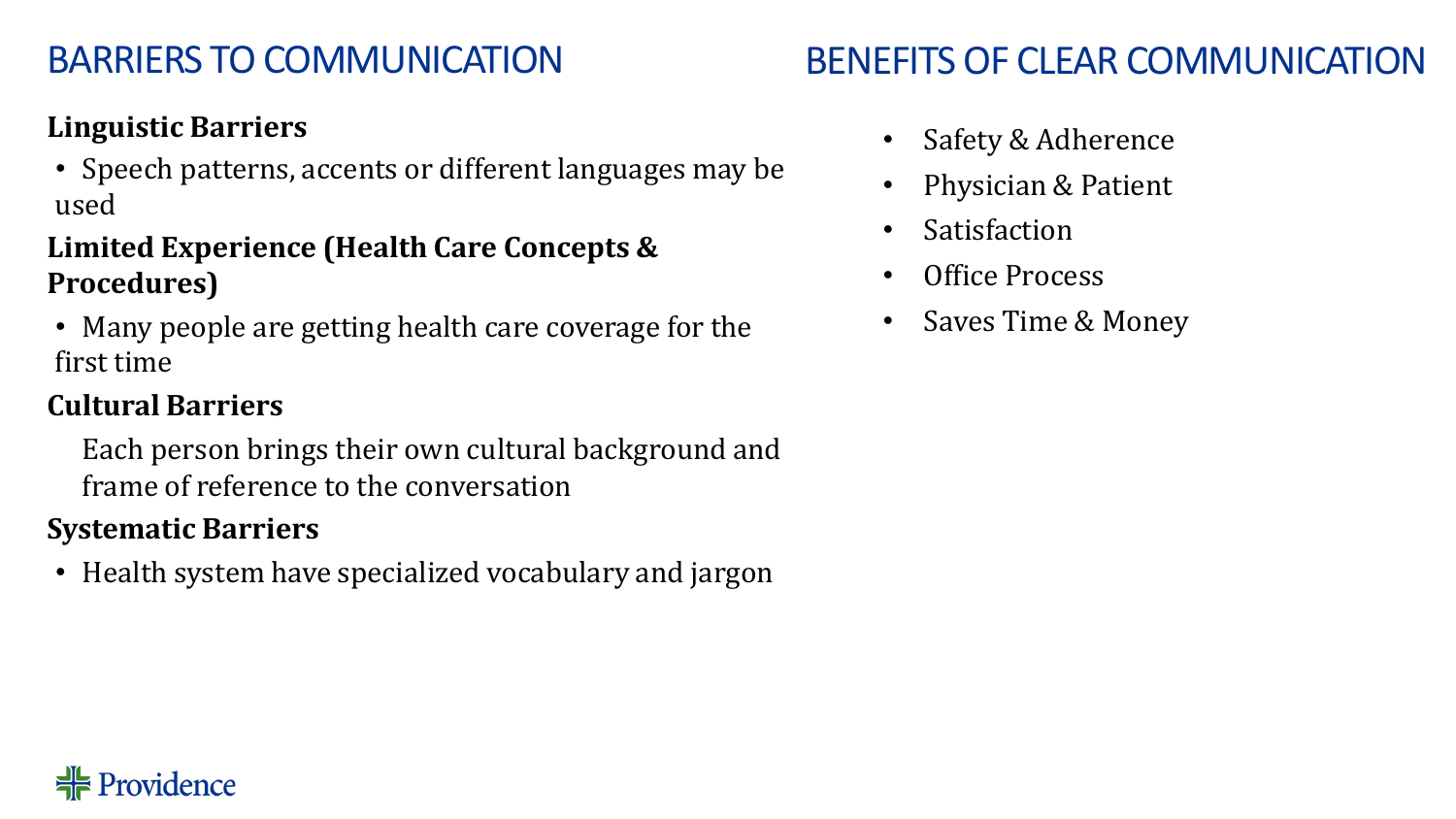### CLEAR COMMUNICATION

#### **Here's What Patients Wish These Islams** Here's What Your **Their Health Care Team Knew…**

- I tell you I forgot my glasses because I am ashamed to admit I don't read very well
- I don't know what to ask and hesitant to ask you
- When I leave your office I often don't know what I should do next
- I'm very good at **AB** B in Paper concealing my limited reading skills



$$
\hat{\Lambda} \quad \boxed{\mathbb{E}} \quad \boxed{\mathbb{E}} \quad \boxed{\mathbb{I}}
$$

$$
\mathbf{M} \geq \mathbf{M}
$$

$$
\mathscr{G}\left( \mathscr{G}\right) \text{ or }\mathscr{G}
$$

$$
\circledcirc \bullet \bullet \bullet \bullet
$$



|--|--|--|

#### $\begin{array}{|c|c|c|}\hline \mathbf{0} & \mathbf{0} & \mathbf{0}\end{array}$

# **Team Can Do…**

- Use a variety of instruction methods
- Encourage openended questions and use Ask Me 3 •
- Use Teach Back Method or "Show Me" method
- Use symbols, color on large print direction or instructional signs
- Create a shame free environment by offering assistance with materials

**14**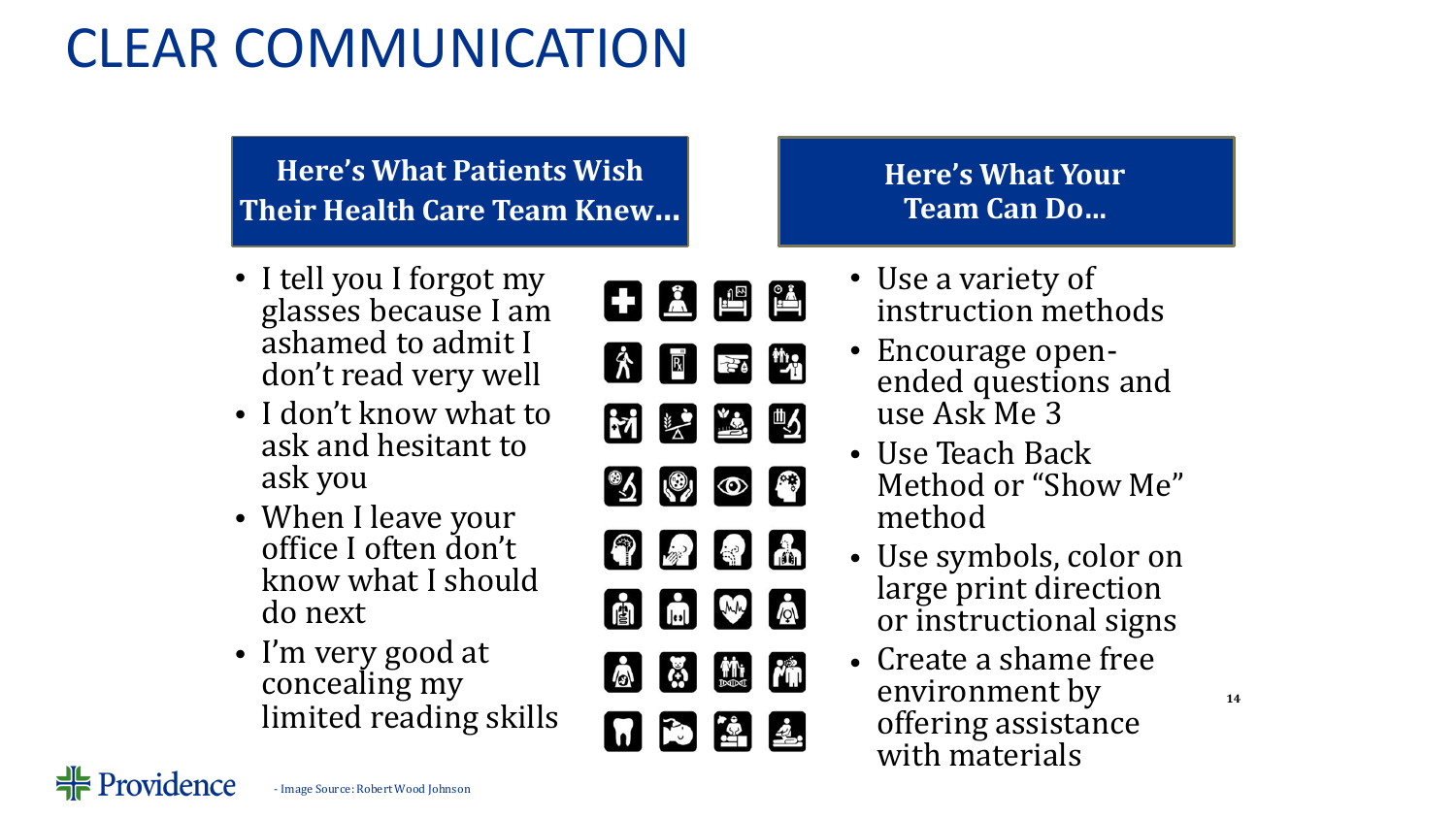### CLEAR COMMUNICATION

#### **Here's What Patients Wish These Islams** Here's What Your **Their Health Care Team Knew…**

- I put medication into my ear instead of my mouth to treat an ear infection because the instructions said "For Oral Use Only".
- I am confused about risk and  $\qquad \bullet$ information given in numbers like % or ratios. How do I decide what I should do?

# **Team Can Do...**

- Explain how to use the medications that are being prescribed.
- Use specific, clear & plain language on prescriptions
- Use plain language to describe risks and benefits, avoid using just numbers.

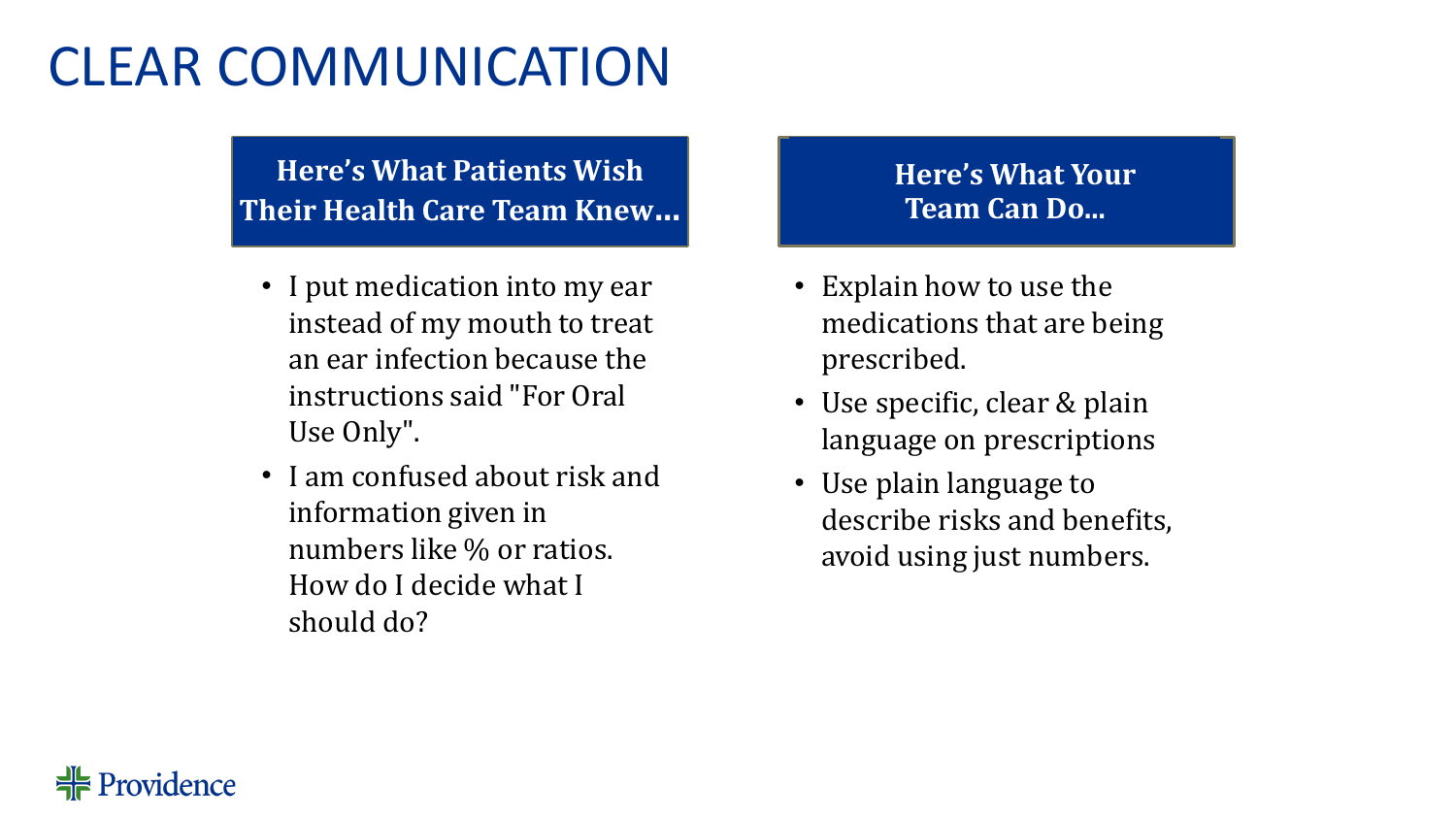### CLEAR COMMUNICATION

#### **Here's What Patients Wish There's What Your Their Health Care Team Knew…**

- I am more comfortable waiting to make a health care decision until I can talk with my family.
- I am some times more comfortable with a doctor of my same gender.
- Its important for me to have a relationship with my doctor.
- I use alternative and complementary medicine and home remedies but don't think to tell you.

- Confirm decision-making preferences
- Office staff should confirm preferences during scheduling
- Spend a few minutes building rapport at each visit
- Ask about the use of complementary medicine and home remedies

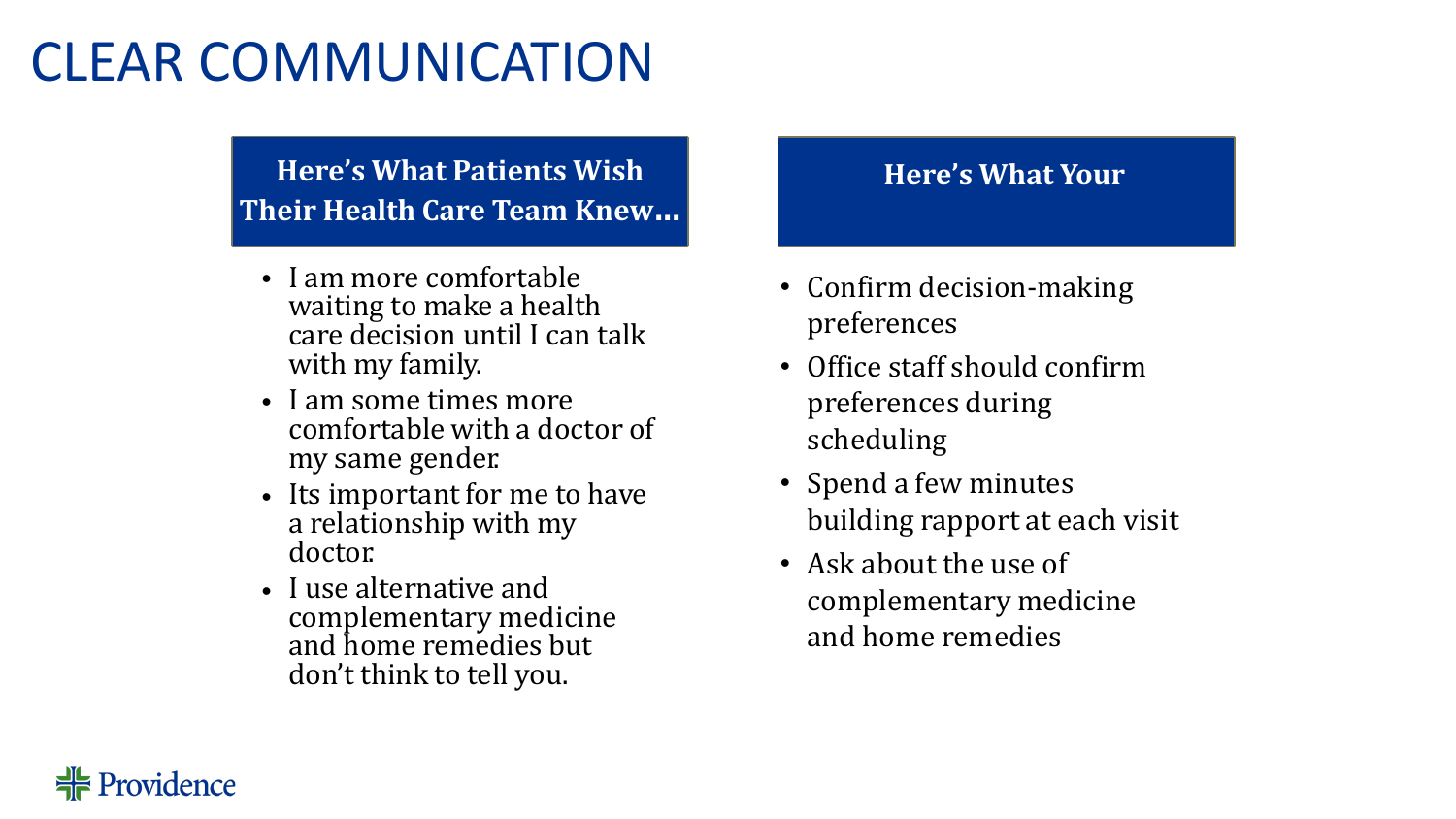### CLEAR COMMUNICATION: EFFECTIVE USE OF AN INTERPRETER

**Use the Teach Back Method even during an interpreted visit. It will give you confidence that your patient understood your message.**

- Speak directly to the patient, not the interpreter
- Speak in the first person
- Speak in a normal voice, try not to speak fast or too loudly
- Speak in concise sentences
- Interpreters are trained in medical terminology; however, interpretation will be more smooth if you avoid acronyms, medical jargon and technical terms
- Be aware of the cultural context of your body language •

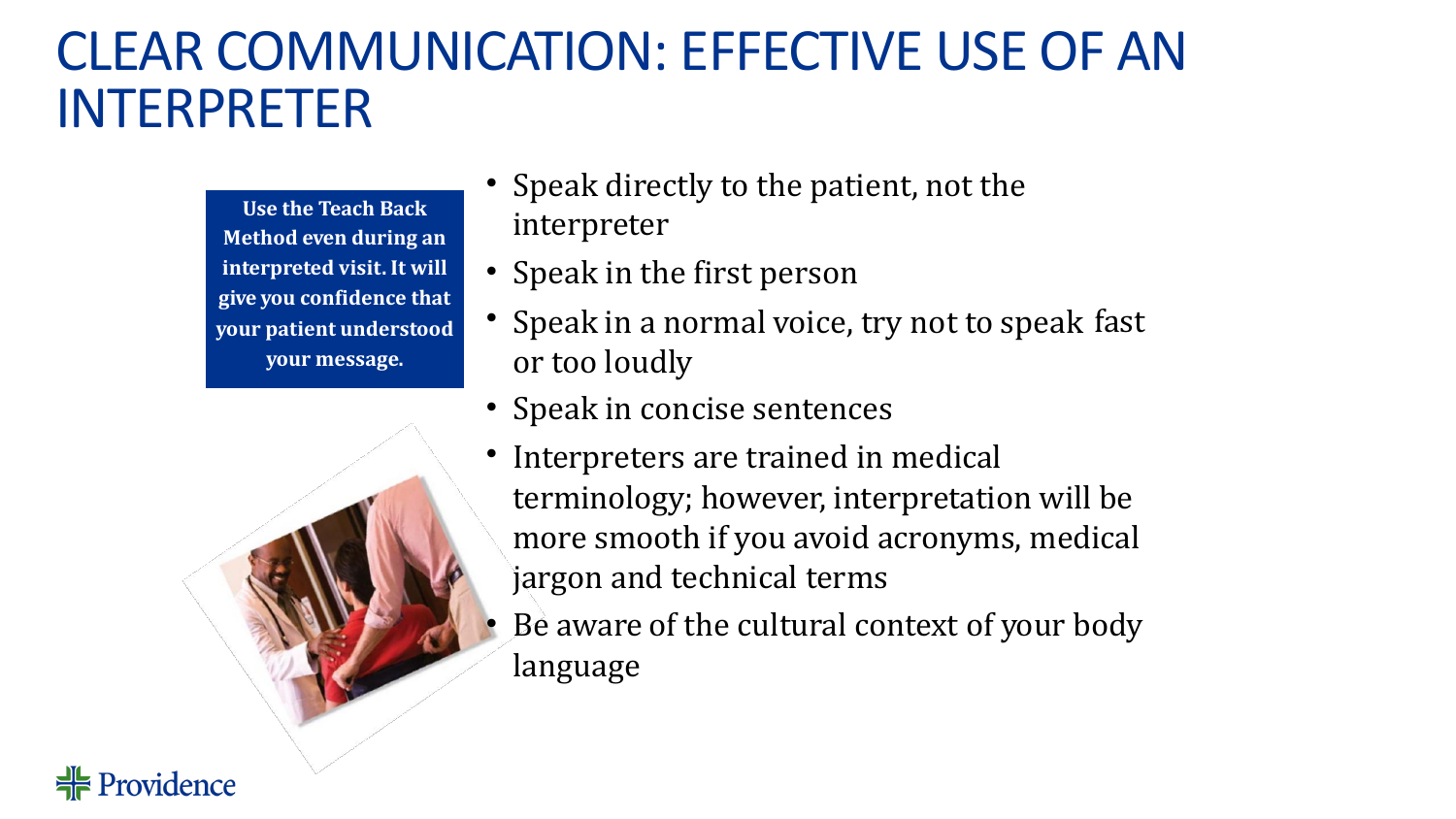### CLEAR COMMUNICATION: LIMITED ENGLISH PROFICIENCY

#### **Here's What Patients Wish There's What Your Their Health Care Team Knew…**

- My English is pretty good but at times I need an interpreter
- Some days it's harder for me to speak English
- When I don't seem to understand, talking louder in English intimidates me
- If I look surprised, confused or upset I may have misinterpreted your nonverbal cues

 $\frac{1}{2}$  Providence

- Office staff should confirm language preferences during scheduling
- Consider offering an interpreter for every visit.
- Match the volume and speed of the patient's speech
- Mirror body language, position, eye contact
- Ask the patient if they're unsure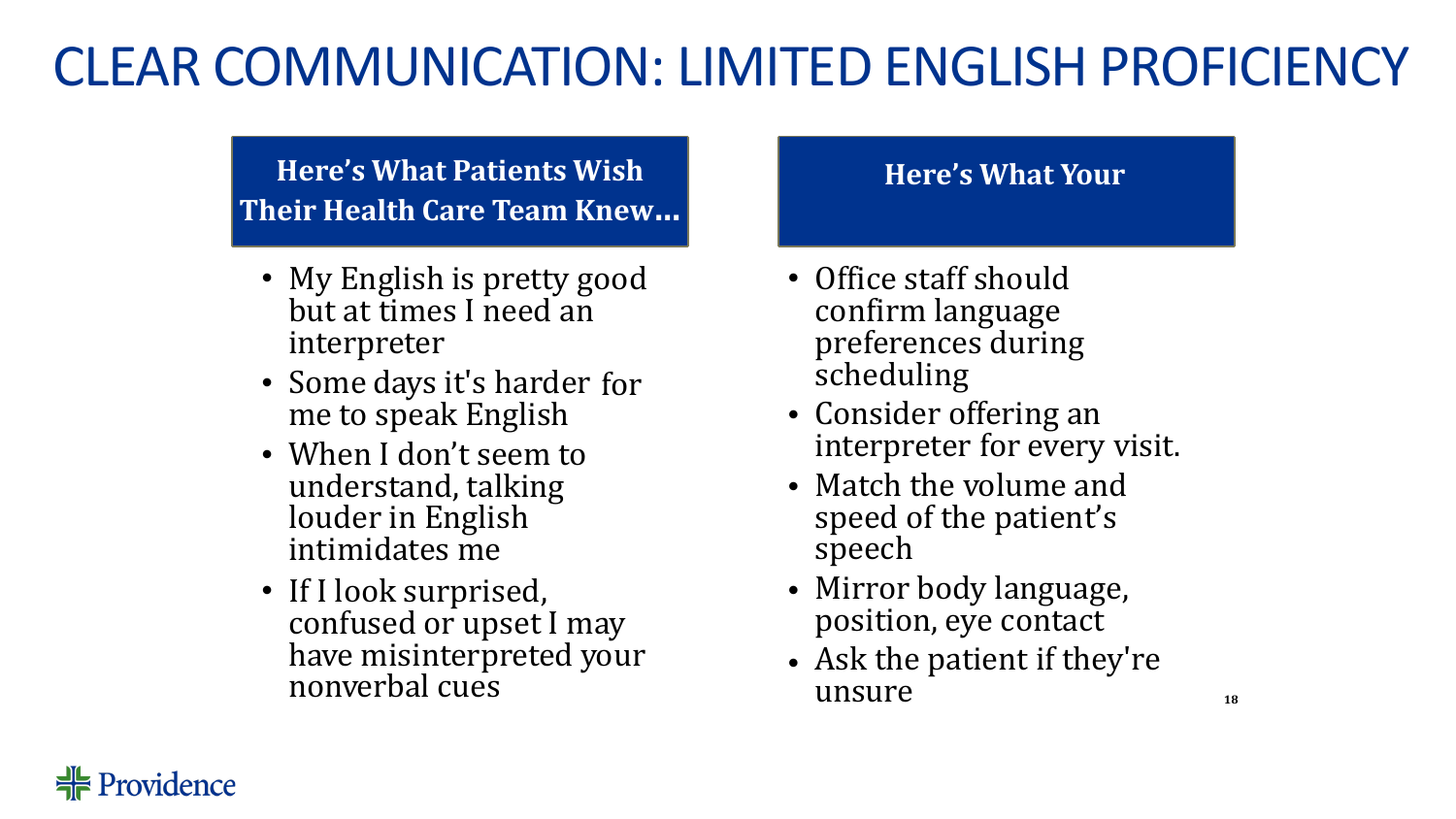### LANGUAGE ASSISTANCE SERVICES

### **Language assistance is available at no cost to Members & Providers:**

- Interpreter support at a medical point of contact
- Sign language interpreters
- Speech to text interpretation for hearing loss in patients who do not sign
- Member informing materials in alternative formats (i.e., large print, audio, and Braille)

**Contact the health plan for assistance with language services.**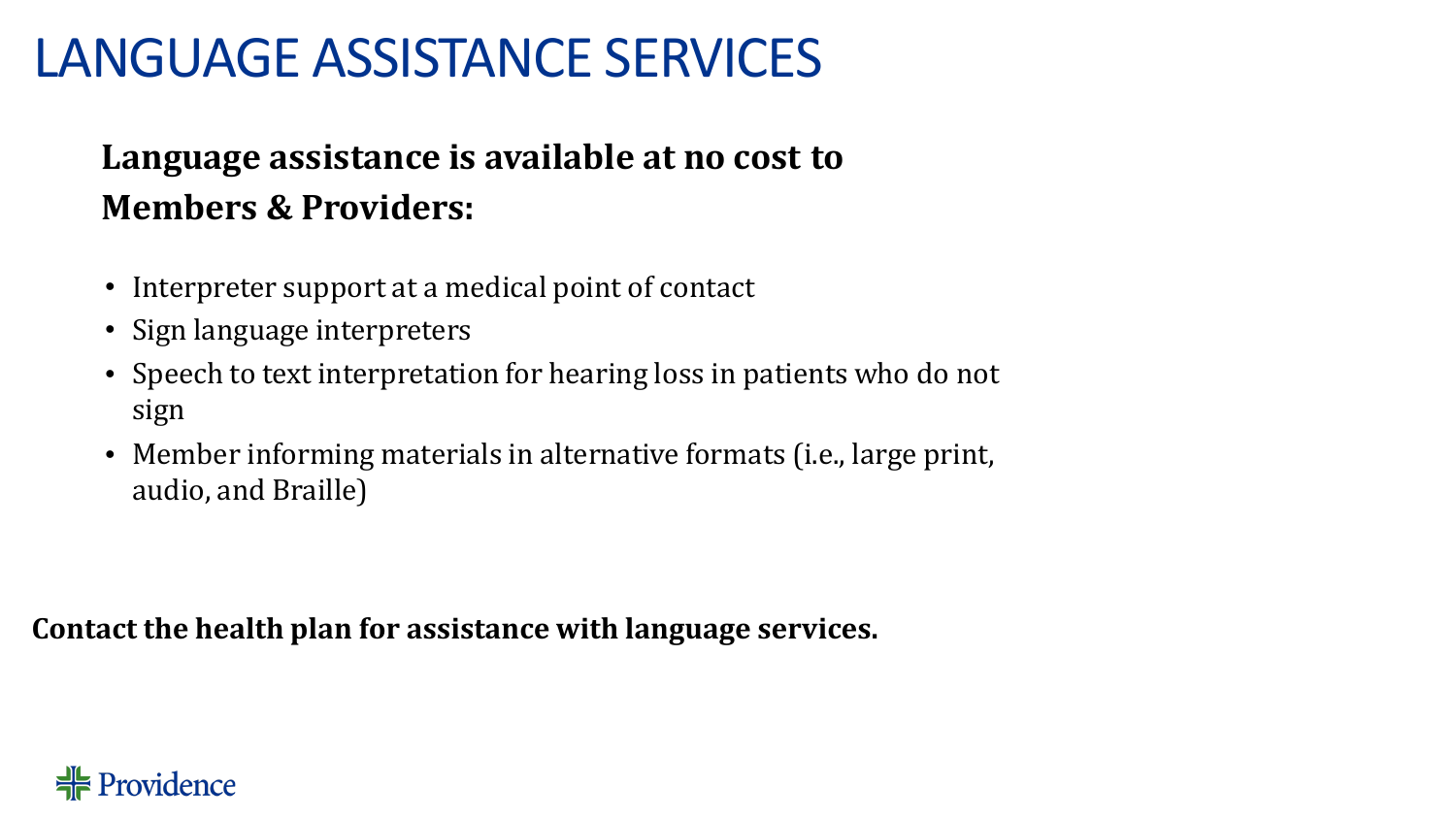### USE PROFESSIONALLY TRAINED INTERPRETERS

*When patients are stressed by illness, communication in their preferred language can improve understanding. Being prepared to use an interpreter when needed will keep the office flow moving smoothly.*

- Hold a brief introductory discussion with the interpreter
	- Introduce yourself and give a brief nature of the call/visit
	- Reassure the patient about your confidentiality practices
- Be prepared to pace your discussion with the patient to allow time for interpretation and avoid interrupting during interpretation

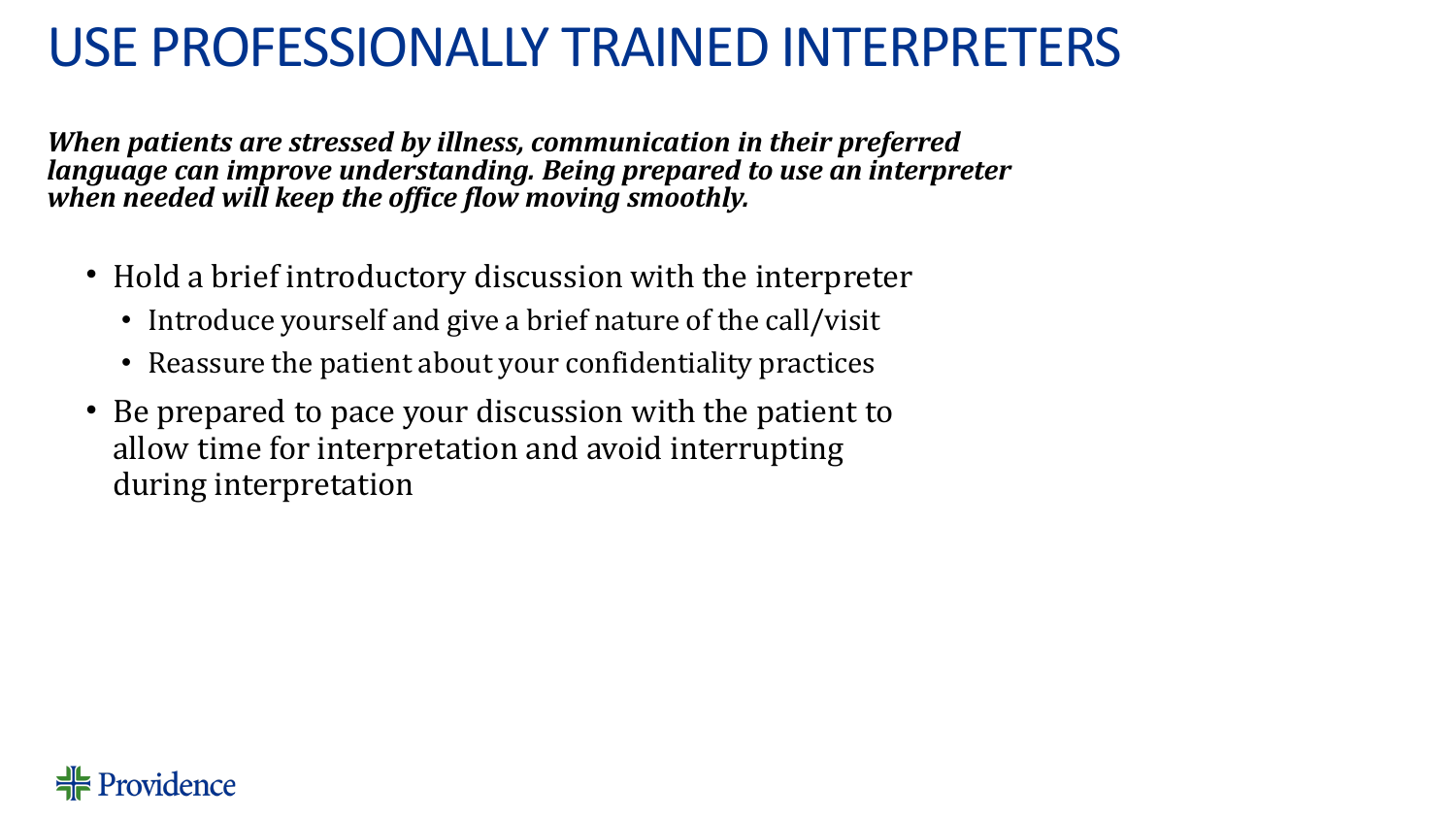### Alternate Formats Are Required!

- Under Title II of the Americans with Disabilities Act and Section 504 of the Rehabilitation Act of 1973, federally conducted and assisted programs along with programs of state and local government are required to make their programs accessible to people with disabilities as well as provide effective communication.
- Effective communication means to communicate with people with disabilities as effectively as communicating with others. Alternative communications that support a patient encounter include Sign Language interpreters, Tactile interpreters, captioning and assisted listening devices.